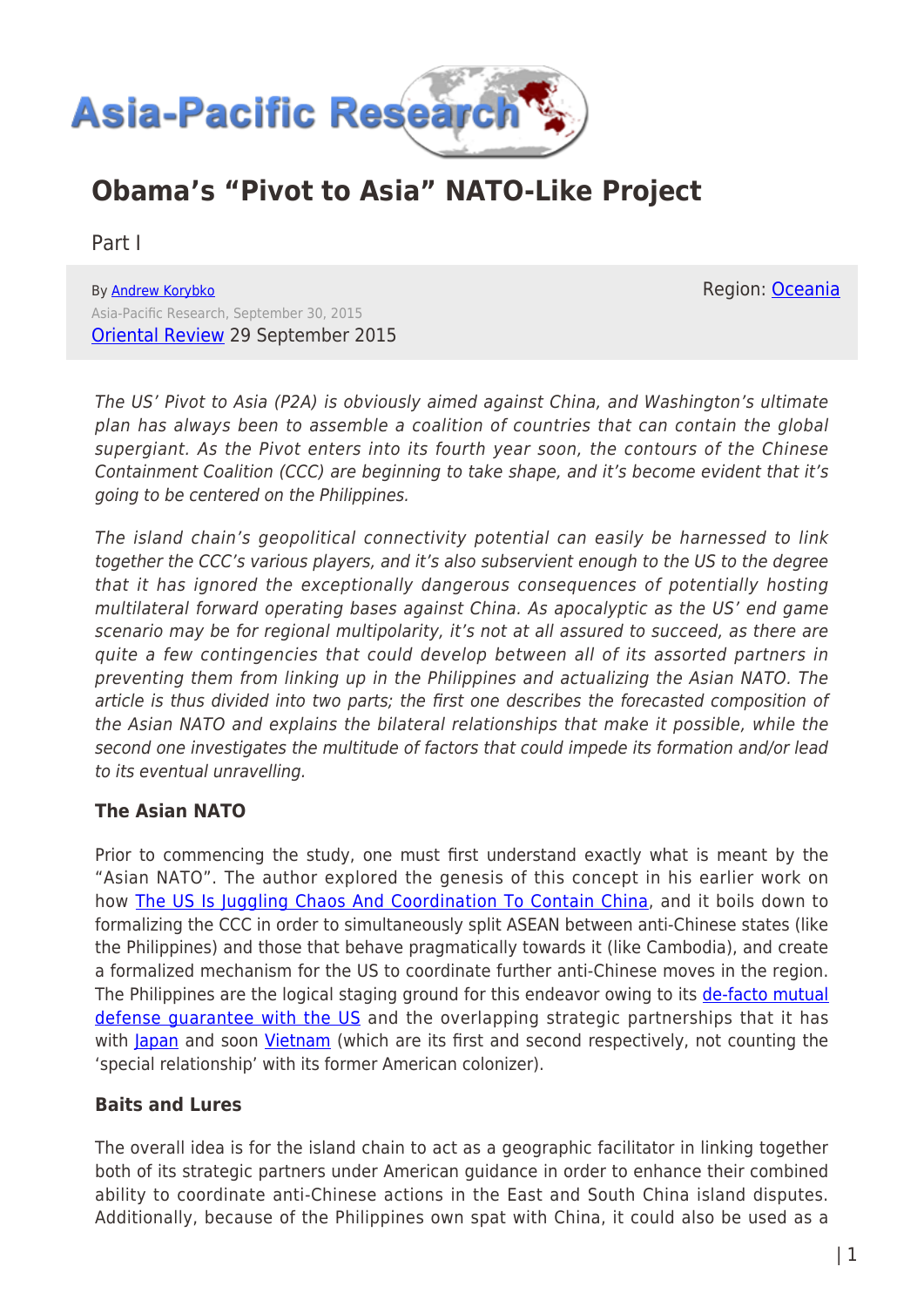'sacrificial lamb' in provoking a small-scale military engagement with China (one in which the US would purposely refrain from participating in) in order to test the People's Liberation Army-Navy's responses and assist with the crafting of more effective anti-Chinese tactical maneuvers by the Asian NATO. Or, in a variation of this scenario, it could become the Asian application of the [Reverse Brzezinski](http://orientalreview.org/2014/06/22/the-reverse-brzezinski-the-ultimate-eurasian-dilemma-i/) policy of luring China into a strategic military trap by using its small and provocative neighboring maritime state as bait. Unlike Ukraine, which has no formalized mutual defense relationship with the US, the Philippines could call upon the Enhanced Defense Cooperation Agreement in order to turn even the tiniest exchange of fire into a global hot spot of brinksmanship between the US and China, thus giving it a freakishly disproportionate weight in international affairs.

### **The 'Backwards L'**

### Japan:

The function of a Japan-Philippines-Vietnam axis is to create a 'backwards L' of military containment in order to 'box' China inside mainland Asia, with the Philippines being the fulcrum of this entity. Japan is the most active **[Lead From Behind](http://sputniknews.com/analysis/20150129/1013596377.html)** proponent of this policy, taking the initiative (under American instruction) to authorize both the [sales of weapons](http://www.nytimes.com/2015/07/13/business/international/with-ban-on-exports-lifted-japan-arms-makers-cautiously-market-wares-abroad.html?_r=0) and the **[deployment of troops](http://edition.cnn.com/2015/09/18/asia/japan-military-constitution/)** abroad. Considering the strategic partnership between them and how each has their own island disputes with China, it's logical to conclude that Japan will seek to make the Philippines the central focus of both anti-Chinese policy manifestations. The Diplomat [reported](http://thediplomat.com/2015/06/whats-next-for-japan-philippines-defense-ties/) at the end of June that this certainly seems to be in the cards, with Tokyo preparing to sell Manilla a slew of naval and air units in exchange for a "Visiting Forces Agreement (VFA)" that could allow it to deploy its first foreign forces since World War II. One should also be reminded that both sides held their second-ever naval drills this summer together with the US, showing that there's actual substance to their strategic partnership and that it's not just rhetorically based.

### Vietnam:



The other end of the 'backwards L', Vietnam, is

also increasing its interactions with the Philippines, as the slated strategic partnership attests. Last May, military units from the two sides symbolically [enjoyed a game of football](http://www.reuters.com/article/2015/05/27/us-southchinasea-philippines-vietnam-idUSKBN0OC0HT20150527) [together](http://www.reuters.com/article/2015/05/27/us-southchinasea-philippines-vietnam-idUSKBN0OC0HT20150527) on one of the South China Sea's disputed islands (the second time they have done so), showing that each of them is serious about working together to confront China in this region. The aforecited article also details some of the bilateral military cooperation between both sides, with each country's navy calling port at the other and even holding informal discussions on setting up joint patrols in the area. It's highly predicted that the signing of a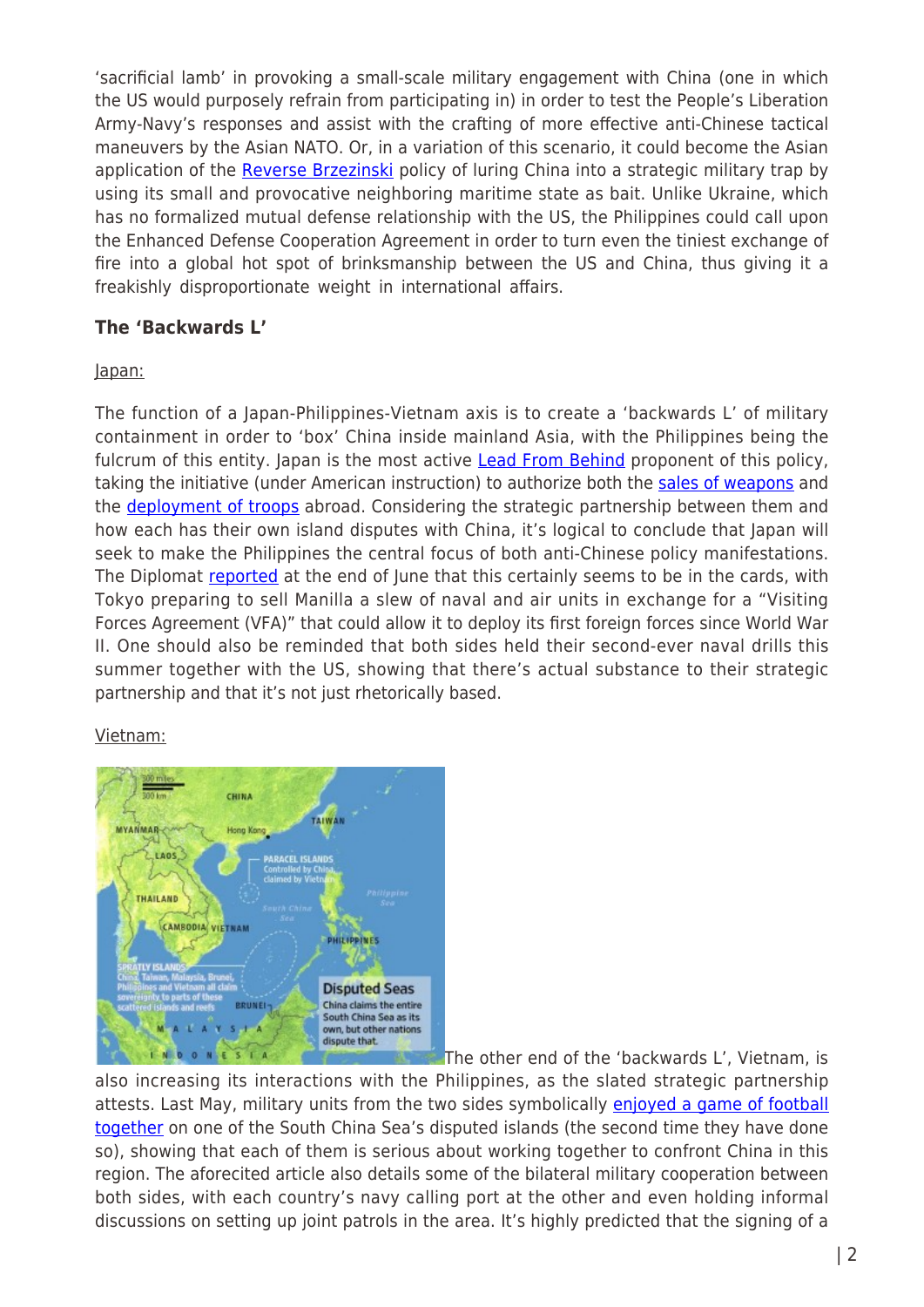strategic partnership between them will lead to an acceleration of military cooperation, and furthermore, will even put Vietnam and Japan's militaries into direct contact with the other via the Philippines' geographic intermediary function, which also accomplishes a contingent goal of the US' P2A by having both CCC anchors enhance their full spectrum bilateral relations (especially in the military field).

### **Incorporating South Korea**

In essence, there are actually two CCC axes that the US is building and wants to unite, and these are the ones between Vietnam-The Philippines (already discussed) and Japan-South Korea. To say a few words about the latter, it's still not entirely certain that Seoul will commit to joining the CCC. For example, even though it's part of a [trilateral information](http://sputniknews.com/world/20141224/1013371366.html) [sharing mechanism](http://sputniknews.com/world/20141224/1013371366.html) between it, Japan, and the US ostensibly against North Korea (which could realistically be turned against China in the future), it's also being [wooed](http://sputniknews.com/columnists/20150320/1019793780.html) by China through the [recently inked](http://thediplomat.com/2015/06/its-official-china-south-korea-sign-free-trade-agreement/) Free Trade Agreement and has been ambivalent about hosting the US' THAAD "missile defense" units [\(potentially](http://www.defenseworld.net/news/14131/South_Korea_To_Develop_Missile_Defense_System_Instead_of_Buying_US_THAAD#.VggImd_tmko) even going it alone to produce its own domestic version instead).

Still, this hasn't halted the country's interest in cooperating with the Philippines, the magnetic center of geopolitical attraction to all members of the CCC community. The country's Defense Minister *visited*the island nation earlier this month to discuss future military collaboration (as of now, just weapons sales and technical assistance), but such a big step could also help further [last year's proposal](http://thediplomat.com/2014/12/philippines-south-korea-eye-stronger-partnership-amid-chinese-protests/) for the two countries to enter into a strategic partnership with one another. While South Korea doesn't have any island disputes with China and behaves moderately friendly towards it in a military sense (not counting the anti-Chinese agenda of the thousands of US troops that are based there), if it got caught up in the CCC's intrigue inside the Philippines, bilateral relations could certainly suffer as a result of the heightened and warranted suspicions that China would inevitably have towards its maritime neighbor.

With or without South Korea's incorporation (which is still questionable), however, the central axis of Japan-Philippines-Vietnam still represents a formidable threat to China, but the auxiliary participation of the peninsular state would definitely contribute to its enhanced effectiveness, and it's worthy to monitor any forthcoming decisions that its leadership takes in this regard.

# **The Greater CCC**

India:

On the topic of auxiliary members in the CCC, one must inevitably consider India's inclusion and the anticipated role that Australia will also play. Looking at the first, New Delhi under Prime Minister Modi has been increasingly assertive of its foreign interests, and this includes the evolution of its "Look East" policy to one of "[Act East](http://www.dw.com/en/from-look-east-to-act-east-india-shifts-focus/a-18141462)". One of the [highlights](http://sputniknews.com/columnists/20150211/1018094052.html) of the US' new [National Security Strategy](https://www.whitehouse.gov/sites/default/files/docs/2015_national_security_strategy.pdf) is to assist India in the application of this new policy, with the understood overtone that it'll be directed against China in Southeast Asia and the South China Sea. As India finally grows out of its South Asian neighborhood and begins exploring its role in the global context, it's entirely possible that it could take on the role of anti-Chinese vanguard if certain **American-hoped-for conditions** are met, specifically the *intensification* of Indian-Filipino military relations that seem to be directed against China. If the Philippines go as far as establishing a [strategic partnership](http://www.fsi.gov.ph/the-philippines-and-india-strategic-partners-by-jemimah-joanne-c-villaruel-vol-ii-no-20-july-2015/) with India that draws the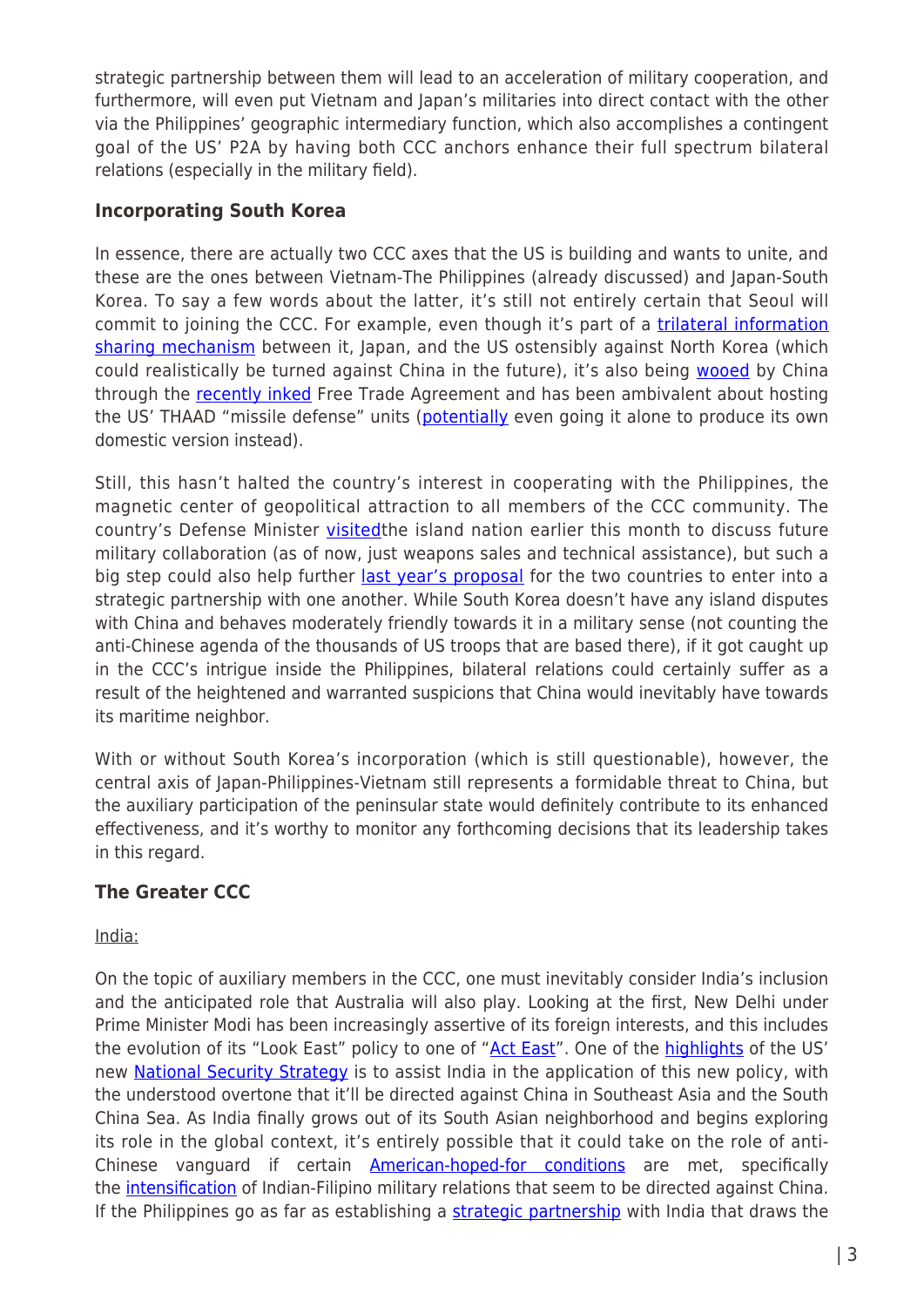country into contact with the nascent Asian NATO that's forming there, then it would confirm Beijing's suspicions that India does in fact intend to challenge it in the region, likely on the US' Lead From Behind behalf.

### Australia:

The second auxiliary anchor, Australia, has an entirely self-interested reason to get involved, and this is to counter its regional Indonesian rival and open up a second front of pressure that could possibly be applied against it in the future. The two countries have been competing with one another for some time, and Australia bases all of its regional policies around the issue of how they relate to this rivalry. Thus, the [twin military exercises](http://thediplomat.com/2015/09/australia-philippines-to-hold-joint-military-exercises/) that it plans to hold with the Philippines this year (built on the basis of a 1995 defense cooperation memorandum) aren't so much directed against China as they are against Indonesia, at least in Australia's strategic calculations. The island-continent just [signed](http://www.austrade.gov.au/Australian/Export/Trade-Agreements/chafta) a free trade agreement with China earlier this summer, so it would be entirely schizophrenic for it to totally turn against its *largest economic partner* at this moment. Rather, it's paying superficial homage to the US' CCC in order to please its 'big brother' while simultaneously maneuvering itself into a more beneficial position vis-à-vis Indonesia, which incidentally, also satisfies another American goal pertaining to the P2A.



US marines take part in a military exercise with Philippines troops in north Manila, April 2014

To explain, the US wants to ensure that Indonesia does not become too pragmatically friendly in its relations with China, preferring instead for the country to remain the 'Asian Yugoslavia' as long as possible in the context of this New Cold War. To prevent Indonesia from acting out of line with American grand strategic interests, the US is using Australia to 'box' the country in, following the 'backwards L' template that it's directed against China.

Australian-Filipino military cooperation is the northern point of this construction, with the fulcrum being Australia's political influence over former colony and LNG-rich Papua New Guinea and the de-facto protectorate that it'll likely form over Bougainville Island after the mineral-rich province predictably votes for independence sometime before the [referendum](http://www.defence.gov.au/ADC/Publications/IndoPac/Woodbury%20paper%20(IPSD%20version).pdf) scheduled by 2020. Pertaining to Papua New Guinea's LNG potential, between [Total](http://www.reuters.com/article/2015/04/22/total-papua-lng-idUSL4N0XJ3OV20150422) and [Exxon](http://pnglng.com/)'s investments, it has the capability of producing 13 million tons of LNG per year, or about 1/6 the [output of Qatar](http://www.bloomberg.com/news/articles/2015-04-07/qatar-lng-exports-shrink-from-record-as-australia-u-s-expand), and about Bougainville, if it restarts operation of the world's largest copper mine in Panguna and [returnso](http://www.radionz.co.nz/international/pacific-news/275750/bougainville-ready-to-talk-mining-with-rio-tinto)perating rights to Australian mining giant Rio Tinto, then Canberra would inevitably gain a strategic foothold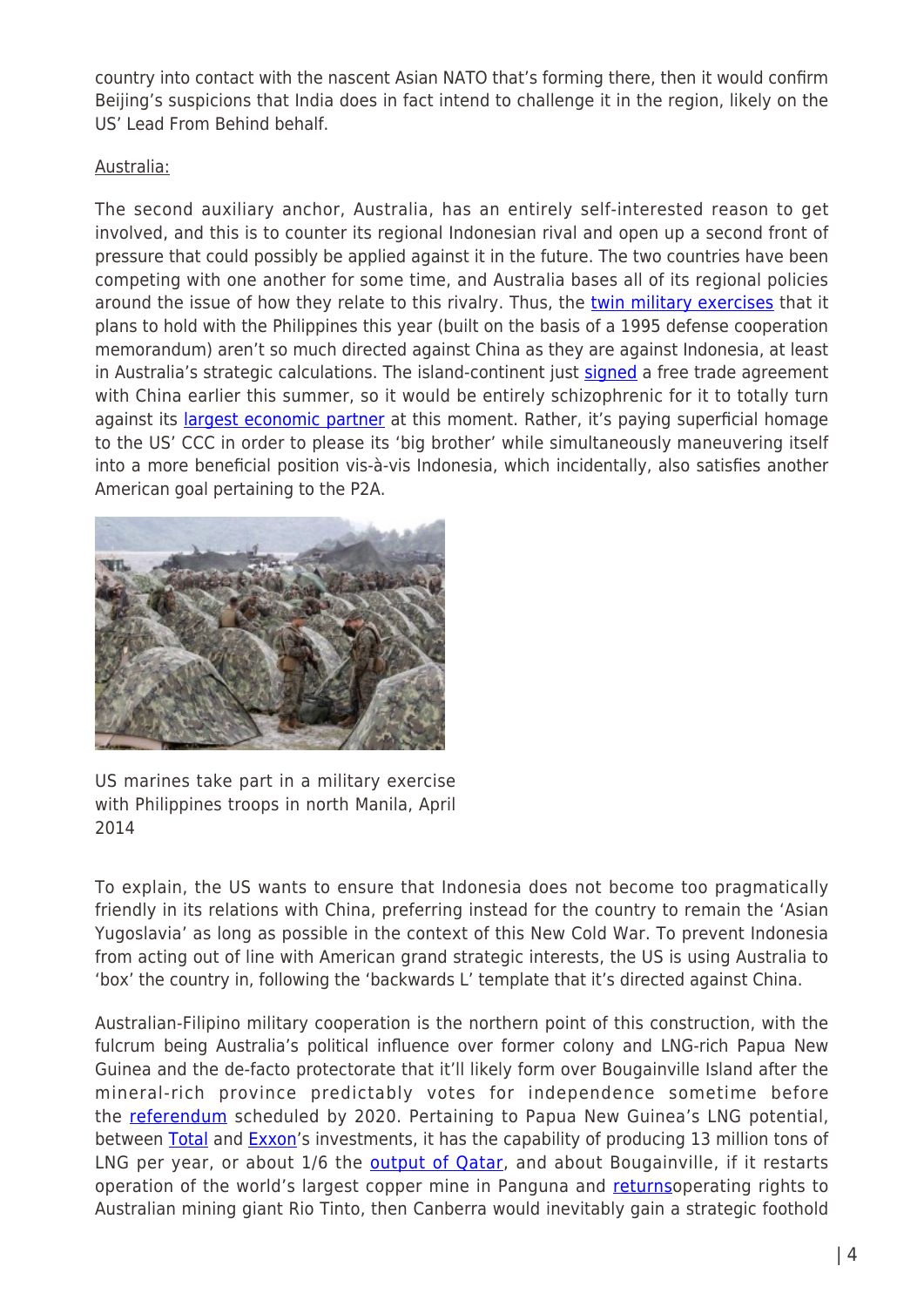over its government.

Concurrent to its influence on the eastern part of the New Guinea island and its surroundings, Australia could also become a de-facto state sponsor of the West Papua independence movement ("Indonesia's Katanga" in terms of its [mineral wealth](https://www.cs.utexas.edu/users/cline/papua/wealth.htm)), which while having[strong arguments](http://www.thejakartapost.com/news/2010/05/14/resourcerich-west-papua-who-benefits.html) in its [favor](http://www.aljazeera.com/indepth/opinion/2011/08/201182814172453998.html) and a lengthy list of documented and legitimate grievances, could see its cause hijacked by abroad for geopolitical ends and marketed as an "Asian Darfur".

Rounding out the 'backwards L' of Indonesian containment, over [1,000 US Marines](http://www.abc.net.au/news/2015-04-13/us-marines-arrive-darwin-us-pivot-amid-concern-tensions-china/6387444) are now routinely rotated out of the North Australian city of Darwin, thus adding a third lever of external pressure against the archipelago's authorities. If one adds in the US' regime change attempt in Malaysia (meticulousl[yexposed](http://landdestroyer.blogspot.ru/2015/08/us-vs-china-us-mobs-seek-to-overthrow.html) by Tony Cartalucci), then an actual containment square emerges, whereby the country is faced with potentially hostile elements in its northwest (a Color Revolution government in Malaysia), northeast (the CCC/Asian NATO that could also turn against Indonesia), southeast (foreign influence over the Papuas), and southwest (American Marines in Darwin, Australian control over Christmas and Cocos Islands and American military [interest](http://www.smh.com.au/federal-politics/political-news/us-military-eyes-cocos-islands-as-a-future-indian-ocean-spy-base-20120327-1vwo0.html) [there](http://www.futuredirections.org.au/publications/northern-australia/30-northern-australia-swa/323-defence-minister-forecasts-joint-military-base-on-australias-unsinkable-aircraft-carrier.html)). Therefore, it's becoming apparent that the containment of Indonesia is inseparable from the containment of China, as the former is entering into effect via moves euphemistically made in advancement of the latter, and this underreported element of the P2A certainly deserves further analytical attention from other researchers.

#### [To be continued…](http://www.globalresearch.ca/?p=5478830)

*Andrew Korybko* is the American political commentator currently working for the **Sputnik** agency.

The original source of this article is [Oriental Review](http://orientalreview.org/2015/09/29/asian-nato-like-project-to-be-stopped-i/) Copyright © [Andrew Korybko,](https://www.asia-pacificresearch.com/author/andrew-korybko) [Oriental Review](http://orientalreview.org/2015/09/29/asian-nato-like-project-to-be-stopped-i/), 2015

### **[Comment on Global Research Articles on our Facebook page](https://www.facebook.com/GlobalResearchCRG)**

### **[Become a Member of Global Research](https://store.globalresearch.ca/member/)**

Articles by: **[Andrew Korybko](https://www.asia-pacificresearch.com/author/andrew-korybko)**

# **About the author:**

Andrew Korybko est le commentateur politique étasunien qui travaille actuellement pour l'agence Sputnik. Il est en troisième cycle de l'Université MGIMO et auteur de la monographie Guerres hybrides: l'approche adaptative indirecte pour un changement de régime(2015).

**Disclaimer:** The contents of this article are of sole responsibility of the author(s). Asia-Pacific Research will not be responsible for any inaccurate or incorrect statement in this article. Asia-Pacific Research grants permission to cross-post Asia-Pacific